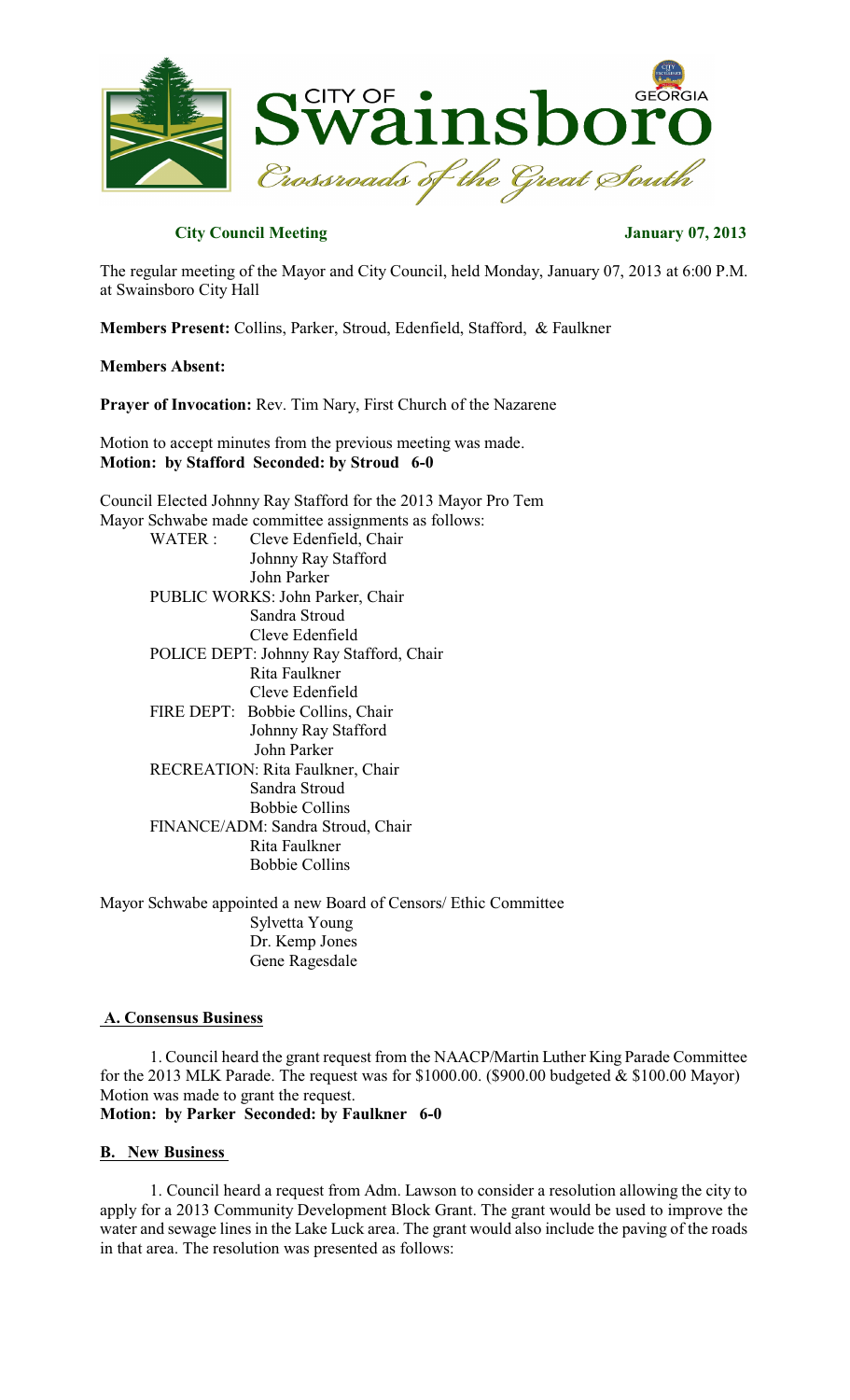# **RESOLUTION**

A RESOLUTION by the Mayor and Council Members of the City of Swainsboro, Georgia, to authorize submission of a 2013 Community Development Block Grant (CDBG) application to the Georgia Department of Community Affairs (DCA) for funding under Title I of the Housing and Community Development Act of 1974, as amended.

WHEREAS, the Mayor and Council Members of the City of Swainsboro, Georgia, found that the program is necessary and desirable in order to improve the living conditions of low and moderate income persons living in the City of Swainsboro, Georgia; and

WHEREAS, the Mayor and Council Members of the City of Swainsboro, Georgia, desire that the 2013 CDBG application be submitted to the Georgia DCA for funding under Title I of the Housing and Community Development Act of 1974, as amended;

NOW, THEREFORE, be it resolved by the Mayor and Council Members of the City of Swainsboro, Georgia, that:

The Mayor of the City of Swainsboro, or his/her successor, is hereby authorized to submit to the 2013 Georgia Department of Community Affairs a Community Development Block Grant application and such supporting and collateral material as shall be necessary.

READ, APPROVED AND ADOPTED by the Mayor and Council Members of the City of Swainsboro, Georgia on a motion made by Councilperson Stafford, seconded by Councilperson Edenfield, and adopted on this 7th day of January, 2012.

Motion was made to accept resolution and submit the application. **Motion: by Stafford Seconded: by Edenfield 6-0**

## **C. Old Business**

None

## **D. Committee Reports**

**Police**: Chief Ellison had no report **Executive:** Councilperson Stroud had no report.

**Public Works:** Councilperson Parker presented bids for the following equipment:

| Bush Hog:                                                  | 6'         |            |
|------------------------------------------------------------|------------|------------|
| <b>Emanuel Tractor</b>                                     | \$2,650.00 | \$3,820.00 |
| Blanchard Equip. \$3,900.00                                |            | \$4,900.00 |
| Motion was made to purchase the 6' Bush Hog at the low bid |            |            |

## **Motion: by Parker Seconded: by Stroud 6-0**

Councilperson Parker ask council to submit any roads that needed repairs in their district. He suggested East Pine St., Mitchell St. and Coleman St.

He asked if there was an ordinance about abandoned tires in the city.

Councilperson Parker asked if the Game Room Ordinance could be brought back up. Mayor Schwabe ask Adm. Lawson to provide a copy of the ordinance to each member for studying.

**Fire:** Councilperson Stafford had no report.

**Recreation:** Councilperson Collins reported everything is routine. She announced the Recreation Authority had met and hired Tony Mangieri as the new Recreation Director.

**Airport:** Adm. Lawson reported that the Airport Authority had applied for a grant for a crack and seal project for the runway. The grant is in the amount of \$206,585.10 and the city match would be \$5164.00 split with the 50/50 with the county. Motion was made to accept the grant and proceed with the project.

## **Motion: by Parker Seconded: by Stroud 6-0**

**Water & WW:** Councilperson Edenfield presented bids on a new water locating wand. The bids were as follows:

| P & H Supply      | \$3,873.00 |
|-------------------|------------|
| Ridgid            | \$4,458.75 |
| JetVac Sewage Co. | \$4,779.76 |